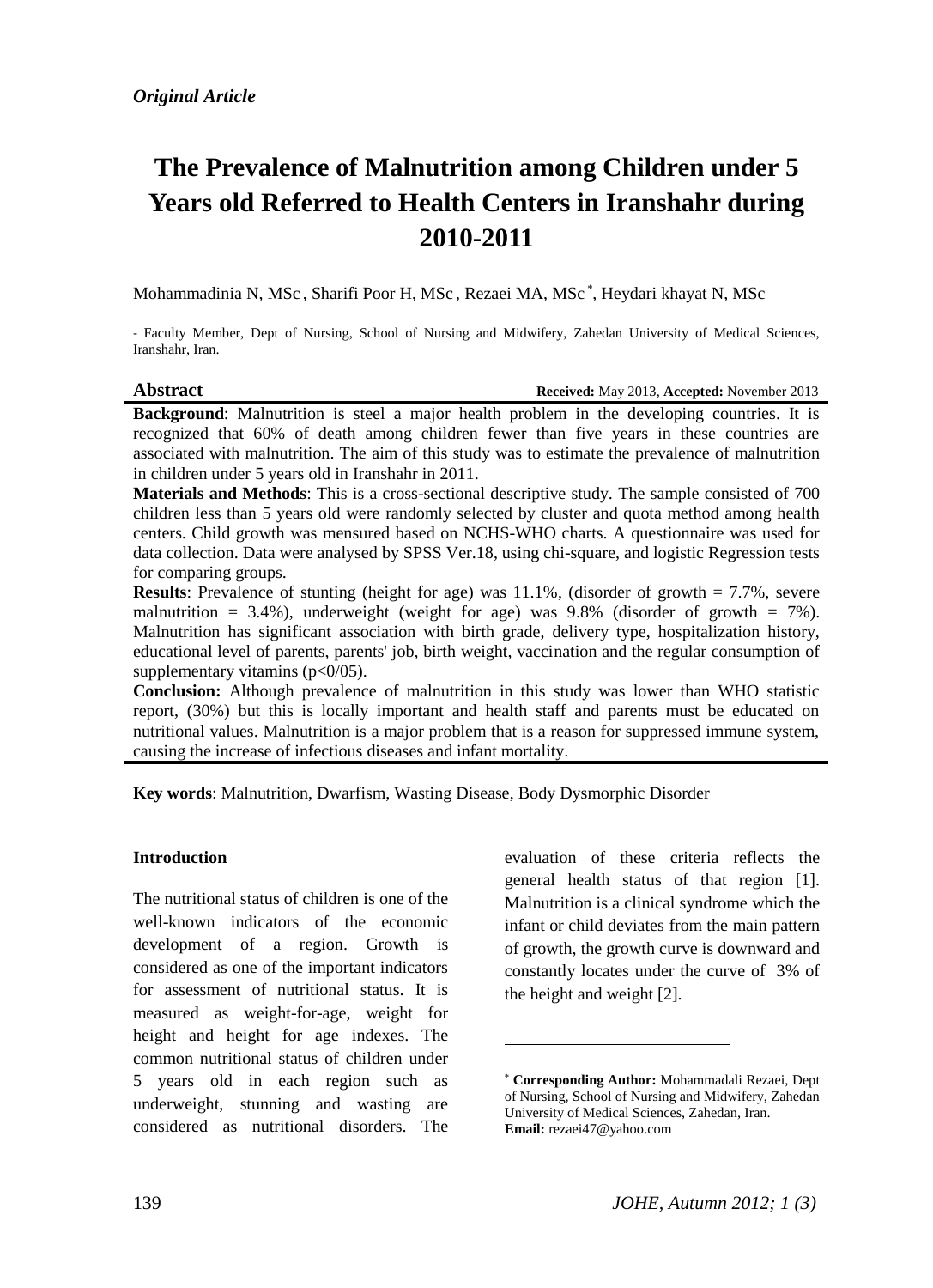The malnutrition often occurs in the first years of life when the caloric intake is not able to provide the metabolic needs of the body. Consequently, the stored nutrients in the tissues will be consumed to preserve the life [3].

In children, protein-energy malnutrition is defined by measurements that fall below 2 standard deviations under the normal weight for age (underweight), height for age (stunting) and weight for height (wasting). Wasting indicates recent weight loss, whereas stunting usually results from chronic weight loss. The primary malnutrition in children occurs due to socioeconomic factors and lack of food. The secondary malnutrition is associated with the diseases with increased need for calories, calorie loss, and reduction of calorie intake or a combination of these three modes [4]. It may be caused low food intake or impaired absorption of nutrients. Of the factors which results in impaired absorption of nutrients are bad eating habits, low foodstuff intake, psychological factors [5], congenital disorders, diseases of impaired absorption of nutrients, appetitereducing infections, difficulty in digesting, wasting food because of diarrhea and vomiting, food allergy, emotional issues including improper relationship between mother and children [3], lack of knowledge about how to care for the child, parental illiteracy, economic and political factors [4], Low Birth Weight (LBW) and the sequence of the child's birth [5].

The measurement of growth criteria is one of the ways to assess the health and nutrition status of children. The most important feature of the growth of children is the gradual increase of their weight which is influenced by nutrition. The growth and development before birth are influenced by genetic factors. But after the birth, the growth process is more affected by family, economic and environmental factors. Although there is a significant relationship between malnutrition and poverty, the main cause of malnutrition in many communities is not the shortage of food in the house. Factors such as cultural poverty, lack of health services, lack of awareness on the prevention of infections and improper use of foods in the child's development are also involved. The results of a study indicated that the LBW and child spacing with previous child, socio-economic situation, family size, mother's education, age and gender are the other risk factors for malnutrition [2].

Based on the estimation of Food and Agriculture Organization of the United Nations (FAO), approximately 800 million to one billion people in the world are suffering from some degree of malnutrition. Of these, a total of forty thousand people die daily due to poor nutrition. According to the World Health Organization (WHO), 30 to 40 percent of children under 5 years are malnourished [6]. Also, according to the same organization, in The Islamic Republic of Iran in 1998, 9.5% of children were suffering from low weight for age, 20.4% short height for age, and 6.1% suffered from short height for weight [7]. In 2002, a report was released by the WHO which indicated that 9% of children under 5 years in Karaj suffered from little weight to height and 20.3% of them suffered from the short height to age [8].

The malnutrition as nutritional deficiencies is the major problem in developing countries and 60% of deaths in children under 5 years is attributed to malnutrition [9]. About 100 million children under 5 in the world suffer from failure to thrive [1] and approximately 9% of children under 5 years suffer from underweight for height and are exposed to the risk of death or severe impairment in physical growth and mental development [2].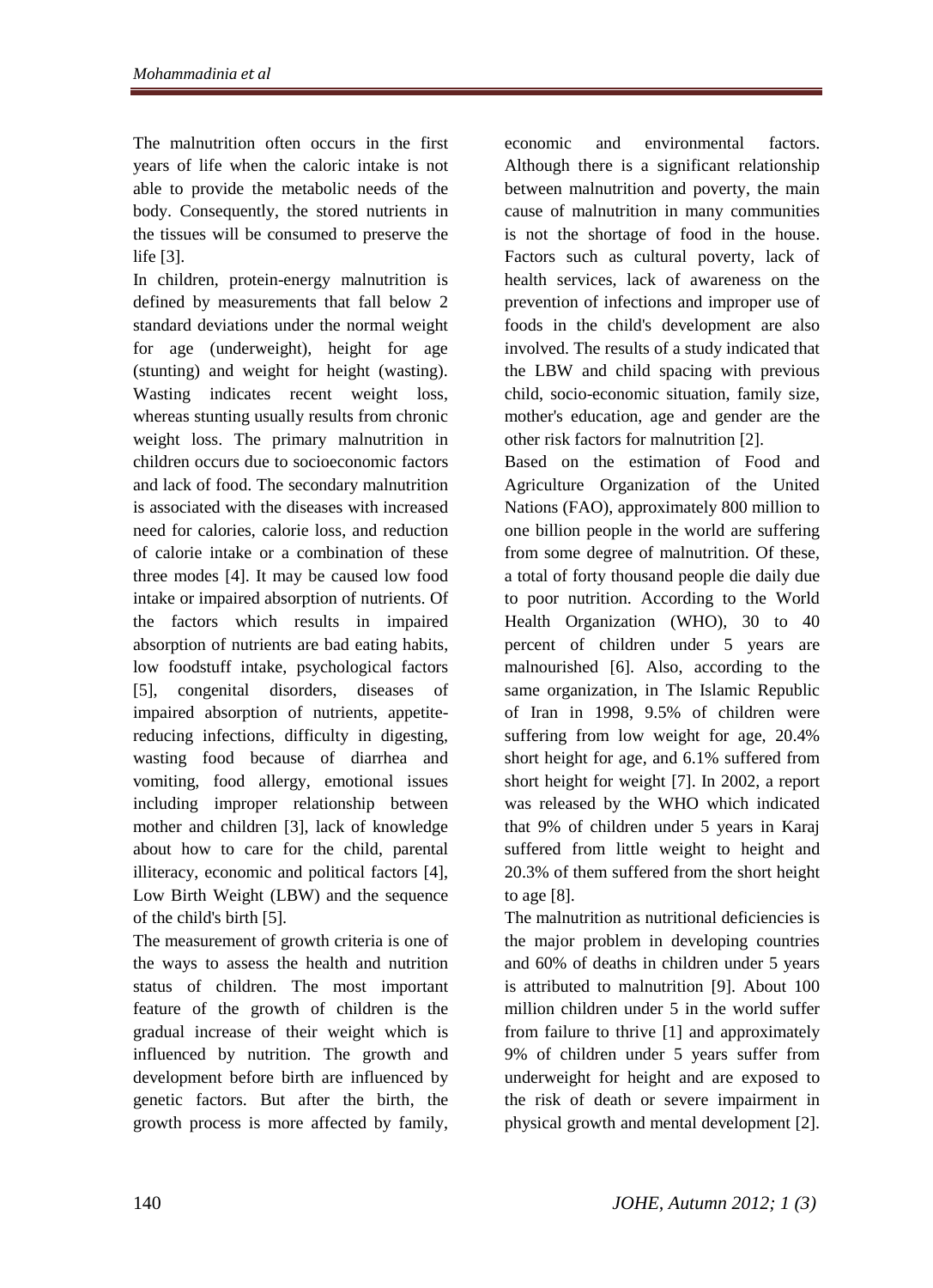According to official statistics of the Ministry of Health and Medical Education, 10.9% of children under 5 years suffered from moderate to severe underweight, 15.4% of children with moderate to severe growth delay or short height for weight [10-11]. In our country, on average, 30% of children 1-3 years are suffering mild to moderate degrees of malnutrition. The results of children's growth in 1998 show that 15.4% of children under 5 years suffered from nutritional stunting, 10.9% had moderate and severe underweight, and 4.9 percent suffered from underweight. This number is only including moderate and severe cases, while mild cases may be added to it, the extent of the problem becomes more obvious [12-14].

The importance of malnutrition, regardless of its cause is due to its consequences, because it causes skin rashes, hair loss, impaired immune response and susceptibility to infections, digestive problems, night blindness, impaired wound healing and a change in emotional behavior [4]. On the other hand, the height and weight measurements are of important information sources for assessment of growth and nutritional status. The malnutrition can be detected in early stages before clinical symptoms by anthropometric measurements to provide suitable solutions according to the degree of malnutrition. Iranshahr is one of the cities in Sistan and Baluchestan province which has received attention regarding its urban and surrounding rural areas and prevalence of malnutrition. Accordingly, the present study aimed to determine the prevalence of malnutrition and associated risk factors in children under 5 years referred to Iranshahr health centers in 2010-2011.

## **Materials and Methods**

This cross-sectional study was carried out in five health centers of Iranshahr located in the southeast of Iran in the central region of Sistan-Baluchestan province. According to the documents of the Iranshahr Health Centre, about 71,000 people are covered by urban health centers. Of this number, about 16,000 are children under 5 years. Generally, it seems that the nutritional status of children in Iranshahr and surrounding villages is not appropriate. However, there is not any standard research information for judgment in this regard. Therefore, these health centers are suitable to examine the prevalence of malnutrition.

The data for this study were collected from the beginning of October until the end of December 2010. Based on a similar study at Karaj in 2002 which was conducted with a sample size of 567 patients [5], and the percentage of children suffering from malnutrition (short height for age) was 20.3% ( $P = 20.3\%$ ). Accordingly, the sample size of 307 people was calculated using ratio estimation formula. To ensure the accuracy of the sample size regarding the urban and population of children under 5 years, it increased to 700 people.

The documents of 700 children under 5 years (all children under 4 years, 11 months and 29 days old) were extracted using stratified cluster sampling among the existing documents in 5 health centers (each center as a cluster) in Iranshahr based on population size covered by each center. After that, the telephone numbers or home addresses were extracted and after obtaining informed consent from the parents, they were asked to refer to the respective health center to participate in the study. The demographic data including child's age, parental age, education and occupation of parents, eating patterns, and income levels were completed by the researcher through present interviews with parents. The child's height and weight and the interpretation of the curve were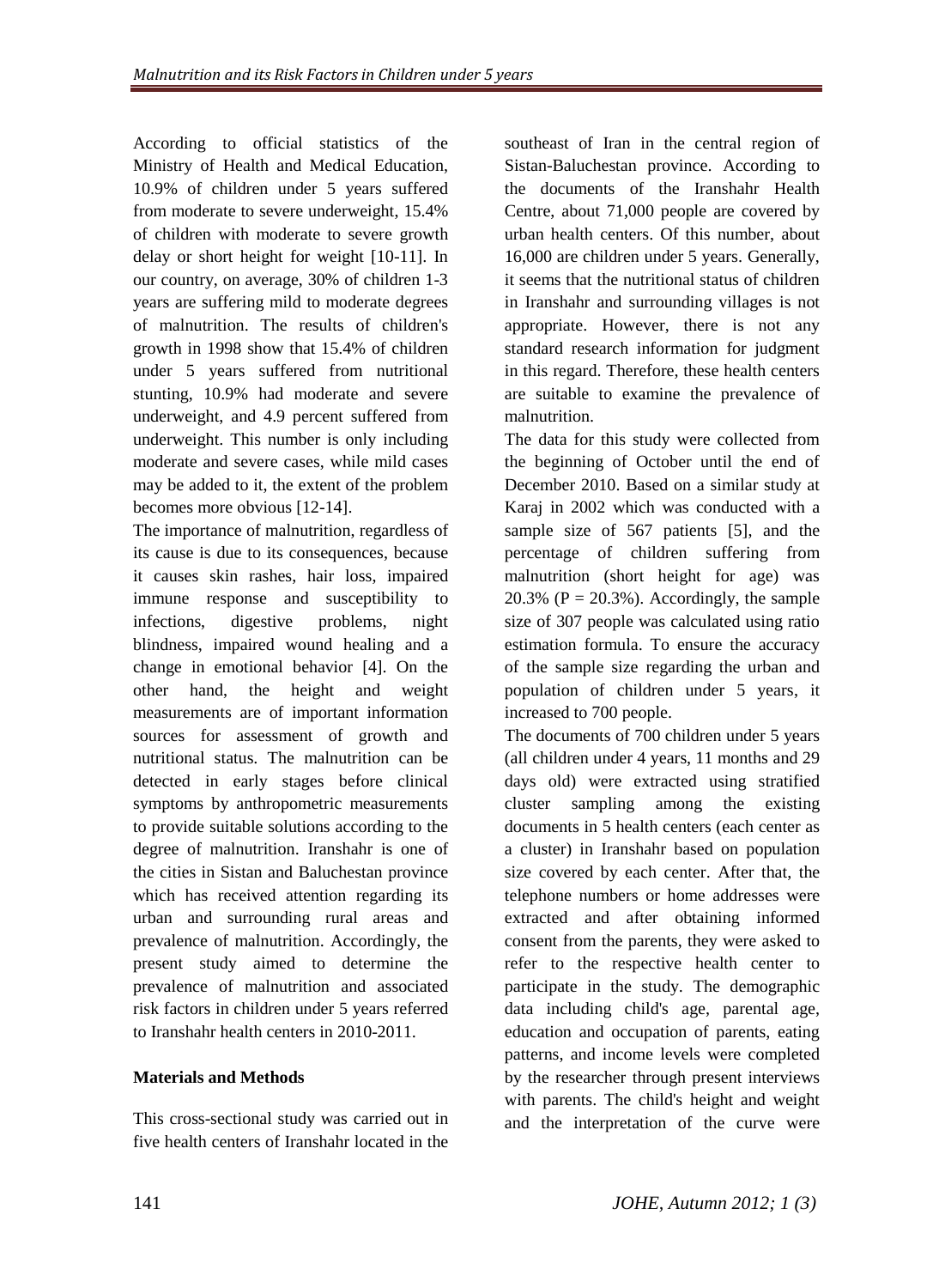recorded. In the present study, the nutritional status of children under 5 years was assessed using anthropometric indicators. The prevalence of low weight for age, short stature for age, and low weight for height of children under 5 years was defined and calculated according to WHO standards.

Accordingly, the prevalence of moderate and severe underweight was calculated as a proportion of children which their weights relative to their age is less than -2SD and - 3SD, respectively. Similarly, the prevalence of moderate or severe low weight for height (wasting) and short height for age (stunting) was defined as the proportion of children with weight for height and height for age below -2 SD and -3 SD, respectively [15].

The tool used to measure weight was analog scales (SECA, Germany) with the accuracy of 100 g. Every morning, the scale was routinely calibrated and children were weighed without shoes with minimal clothing. The tool used to measureing the height was a non-elastic tape. The height of children under two years was measured in probe state. The height of children over two years was measured standing without shoes, cap and pin with a resolution of 0.5 cm. To evaluate the nutritional status of children, the weight-for-age index according to Gomez index, and height-for-age index according to Waterloo criterion were used. The height and weight of children were compared with U.S. National Center for Health Statistics (NCHS) and the WHO international reference population [1].

To determine the boundary between the normal nutrition and malnutrition, the instructions from the Office of Health and Population of the Ministry of Health were used. Based on these instructions, if the child's weight curve is located below -3SD, the child is severely malnourished or severely underweight. If it is placed on the top of the curve, but not parallel or upward with growth curve, the child has a growth disorder. In other words, if a child's growth curve is less than 2 standard deviations (- 2SD) compared to the growth curve of 3%, it will be considered as growth disorder. If the curve is less than 3 standard deviations (- 3SD) compared to the growth curve of 3%, it will be considered as severe malnutrition. When the child's growth curve is above the third percentile, parallel or above the growth curve, it is called the lack of growth disorder [16].

This study was approved by the Research Committee of the Iranshahr School of Nursing and Midwifery. It complies with the terms of the Ethics Committee approved by the Ministry of Health of the Islamic Republic of Iran.

The collected data by questionnaires entered the statistical software, SPSS Ver.15. The descriptive statistics (frequency, mean and standard deviation) was used to assess the prevalence of malnutrition. Logistic regression was used to examine the relationship between demographic factors and malnutrition. Chi-square test was used to investigate the significance of malnutrition in different gender and age groups. The significance level of the test was 0.05.

# **Results**

In the present study, the records of 700 children were studied. Throughout the sample, the mean age of children and their mothers and fathers was 18.54 ± 14.79 months, 27.97±5.85 and 32.28±6.25 years old, respectively. The average birth weight and current weight of children was 3039.21 g and 9101.28 g., respectively. The mean height of children was 75.26 cm. In terms of birth weight, 29.6% of children had low weight, 63.1% had normal weight and 7.3%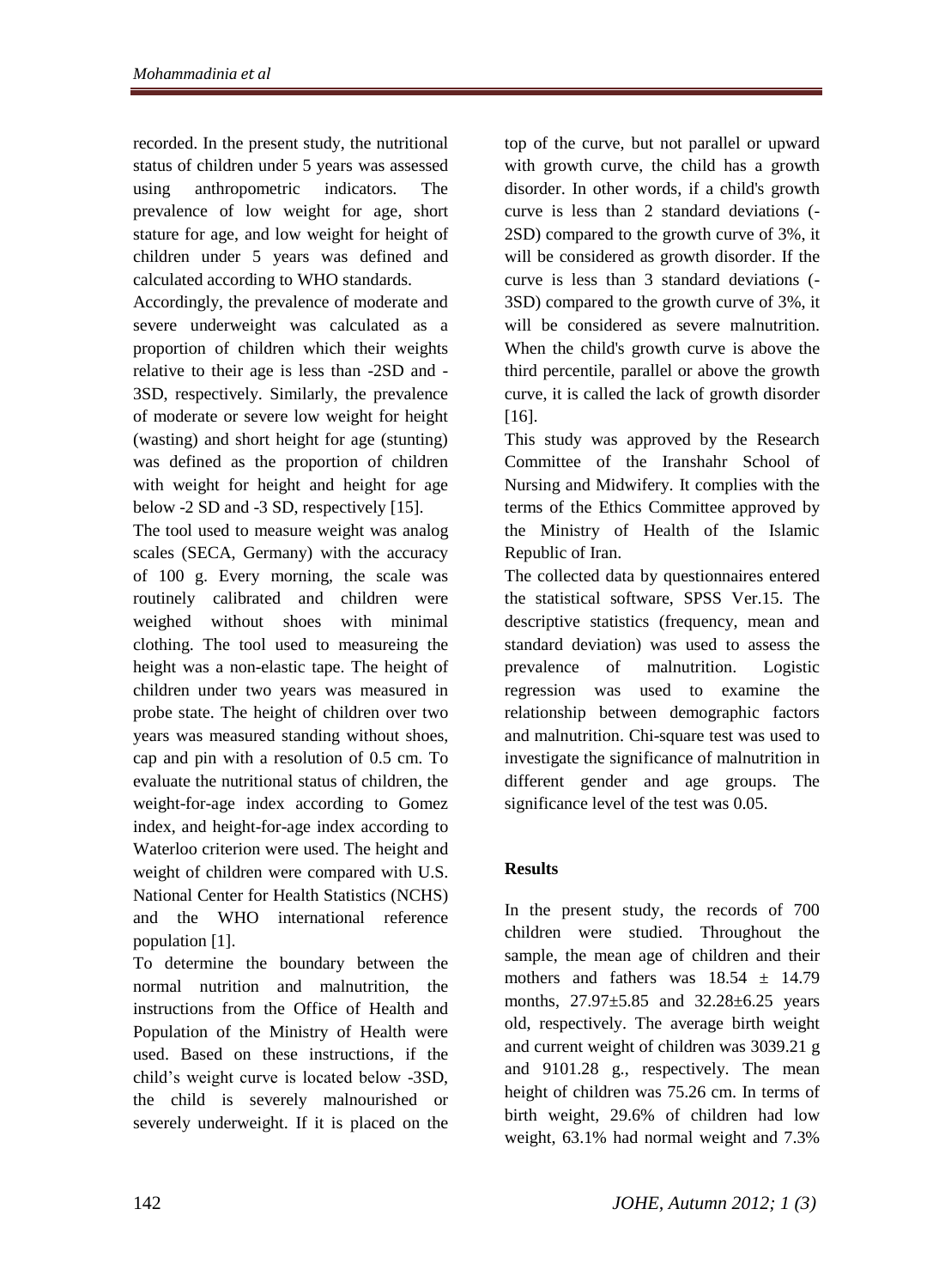had a weight more than normal. Table 1 shows the characteristics of the main variables of the study in terms of the gender of children.

|        | age (month) |          | Birth weight (kg) |          | height (cm) |          | weight $(kg)$ |           |
|--------|-------------|----------|-------------------|----------|-------------|----------|---------------|-----------|
| Gender | Mean        | Min-Max  | Mean              | Min-Max  | Mean        | Min-Max  | Mean          | Min-Max   |
|        | (SD)        |          | (SD)              |          | (SD)        |          | (SD)          |           |
| Girl   | 18.69(1     | $1-60$   | 3035.89           | 3042.69  | 75.6        | 75.37    | 9100.69       | 9101.9    |
|        | 5.23)       |          | (388.36)          | (339.70) | (13.01)     | (12.43)  | (2850.92)     | (2759.83) |
| boy    | 18.38(1     | $1 - 60$ | 2100-6200         | 2100-    | $40-109$    | $45-106$ | $3000 -$      | 3100-     |
|        | 4.34)       |          |                   | 4000     |             |          | 16000         | 16100     |

| Table 1: The main variables of the present study based on the gender of children |  |  |
|----------------------------------------------------------------------------------|--|--|
|                                                                                  |  |  |

8.9 % (342 cases) were male and the rest (358 cases) were female. 72% of children were less than 24 months. Table 2 shows the

age distribution of children according to gender.

|  |  | Table 2: The age distribution of children based on the gender |
|--|--|---------------------------------------------------------------|
|  |  |                                                               |

|                | Children's gender | Total      |            |
|----------------|-------------------|------------|------------|
| Age group      | Girl              | Boy        | N(% )      |
|                | N(% )             | N(% )      |            |
| $1-12$ months  | 156(22.3)         | 141(20.1)  | 297 (42.4) |
| $13-24$ months | 105(15)           | 112(16)    | 217(31)    |
| $25-36$ months | 48 (6.9)          | 54 (7.7)   | 102(14.6)  |
| $37-48$ months | 26(3.7)           | 16(2.3)    | 42(6)      |
| $49-60$ months | 23(3.3)           | 19(2.7)    | 42(6.0)    |
| Total          | 358 (51.2)        | 342 (48.9) | 700 (100)  |

The statistical analysis showed that the overall frequency of malnutrition is 11.1% (95% CI: 9.12-12.1). The results showed that 7.7% (95% CI: 5.82-8.2) of children had impaired weight growth (less than -2SD), 7.1% (95% CI: 5.52-7.8) had impaired height growth (less than -2SD), 4.3% (95% CI: 3.1- 4.8) of children suffered from severe malnutrition based on weight for age curve (less than -3SD) and 7.2% (95% CI: 5.7-7.9) of them had severe malnutrition (less than - 3SD) based on height to age curve. The data analysis indicated that females suffered more from nutritional disorders than males. However, this difference was not statistically significant. Tables 3 and 4 shows the nutritional status of children in terms of gender based on weight for age and height for age curves along with the results of Chisquare test.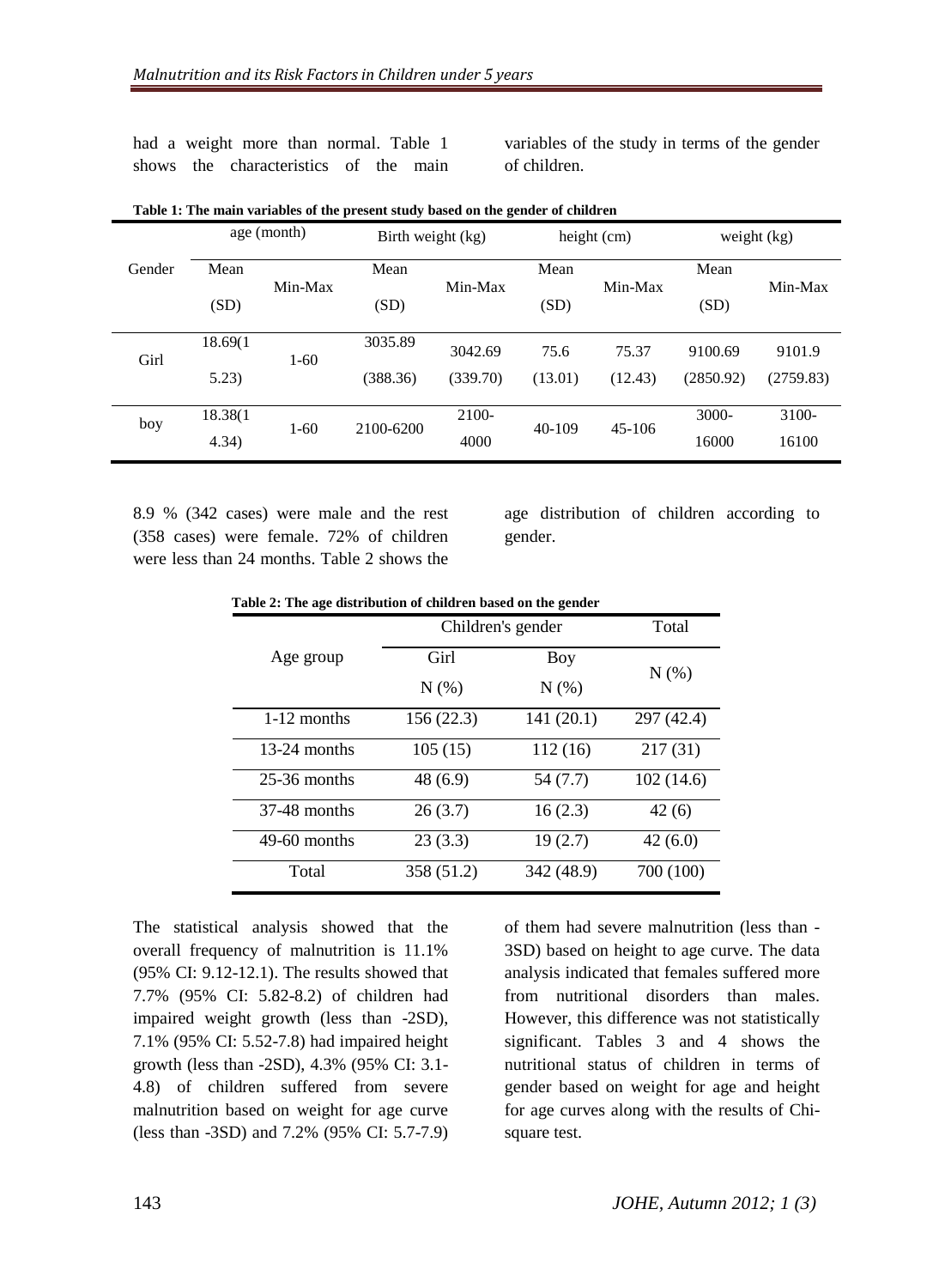|                                     | Children gender | Total                           |           |  |
|-------------------------------------|-----------------|---------------------------------|-----------|--|
| Malnutrition categories             | Girl            | Boy                             |           |  |
|                                     | $N(\%)$         | N(% )                           | $N(\%)$   |  |
| Normal growth                       | 315 (45)        | 307 (43.9)                      | 622(88.9) |  |
| Malnutrition (less than 2 SD)       | 27(3.9)         | 27(3.9)                         | 54(7.7)   |  |
| Sever malnutrition (less than 3 SD) | 16(2.3)         | 8(1.1)                          | 24(3.4)   |  |
| Total                               | 358 (51.1)      | 342 (48.9)                      | 700 (100) |  |
| <b>Statistical Test</b>             |                 | Chi-Square= 2.40 df=2 $P = 0.3$ |           |  |

| Table 3: The nutritional status of children based on their weight for age |  |
|---------------------------------------------------------------------------|--|
|---------------------------------------------------------------------------|--|

The difference of the indicators of growth disorder (low weight for age, and short height for age) among the age groups was studied. Of 11.1% of the observed growth disorder, 7.6 percent belongs to the age group of under two years. The results of Chisquare test showed no significant difference  $(P=0.106$  for weight for age, P=0.126 for height for age).

| Table 4: The nutritional status of children based on their height for age |  |  |
|---------------------------------------------------------------------------|--|--|
|---------------------------------------------------------------------------|--|--|

|                                      | Children gender | Total                                 |           |  |
|--------------------------------------|-----------------|---------------------------------------|-----------|--|
| <b>Malnutrition</b> categories       | Girl            | Boy                                   | Girl      |  |
|                                      | N(% )           | $N(\%)$                               | N(%)      |  |
| Normal growth                        | 318 (45.4)      | 313 (44.7)                            | 631(90.1) |  |
| Malnutrition (less than 2 SD)        | 28(4)           | 22(3.1)                               | 50(70.1)  |  |
| Severe malnutrition (less than 3 SD) | 12(1.7)         | 7(1.0)                                | 19(2.7)   |  |
| Total                                | 358(51.1)       | 342 (48.9)                            | 700 (100) |  |
| <b>Statistical Test</b>              |                 | Chi-Square= $1.71$ df= $2$ P= $0.425$ |           |  |

### **Univariate and multivariate Analysis**

Univariate binary logistic regression analysis was performed to examine the association between growth disorder in children aged 0-5 years old. the factors associated with growth disorder were examined in a multiple logistic regression model. A stepwise backward elimination approach was applied. At the start variables were selected for inclusion in the model if their univariate analysis p-value was  $\leq$  0.25. Only variables which were statistically associated with growth disorder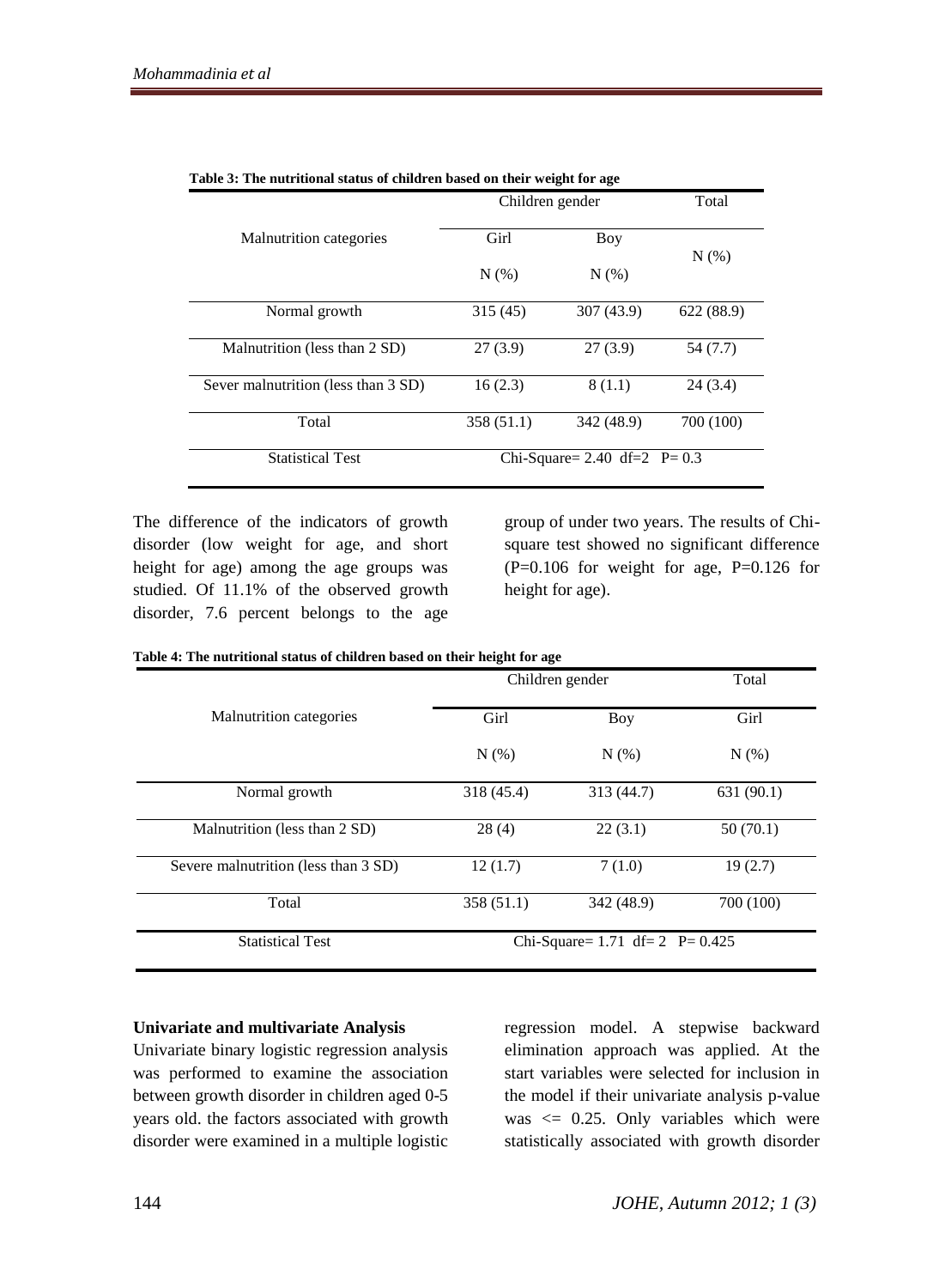$(p < 0.05)$  remained in the final model. the growth index as two categories (lack of growth disorder and growth disorder) was selected as the dependent variable. The birth weight, height and weight of the child and parental age were selected as predictor variables. Accordingly, it was found that the probability of a nutritional disorder in the presence of these factors is in the range of 9.7% to 29.5%. Table 5 summarizes data on these variables.

| <b>Predicted Variable</b> | B         | S.E.  | Wald  | df | P value |
|---------------------------|-----------|-------|-------|----|---------|
| The age of the child      | 0.082     | 0.015 | 30.28 |    | 0.000   |
| Birth weight              | $0.003 -$ | 0.000 | 34.57 |    | 0.000   |
| Height of child           | 0.008     | 0.027 | 0.087 |    | 0.769   |
| Baby weight               | $0.001 -$ | 0.000 | 19.09 | 1  | 0.000   |
| The age of the mother     | $0.068 -$ | 0.045 | 2.28  | 1  | 0.130   |
| The age of the father     | 0.07      | 0.040 | 3.07  |    | 0.080   |

**Table 5: Regression analysis of predictor variables and growth disorder**

The linear regression analysis of the other variables showed that the malnutrition in children with birth rank of three or later  $(p=0.12)$ , parents with the education level of guidence school or less (p=0.001), housewives mothers  $(p=0.14)$ , those with a history of hospitalization (p=0.001), children with irregular vaccination  $(p=0.007)$ , the number of family members (p=0.005), irregular use of multivitamin drop  $(p=0.00)$ and iron drop  $(p=0.001)$  was significantly higher. However, father's occupation, place of residence, gender of the child, supplementary feeding time showed no relationship with malnutrition  $(p>0.05)$ .

#### **Discussion**

According to the results of the present study, the overall prevalence of malnutrition, regardless of its type, was 11.1%. The prevalence of malnutrition was 11.1% and 9.8% based on the weight and height curves, respectively.

Several studies have investigated the prevalence of malnutrition in Iran and its provinces. The accurate review of data from these studies indicates that the incidence of this fatal disorder is declining due to various nationwide programs done for maternal and child health. For example, a nationwide survey entitled "Evaluation of achieving the decade goals" [17] in the fall of 1995 was performed to study the anthropometric indices in children using weighing and measuring height of 11,571 children under 5 years old. The results of this study showed that 15 % of boys and 16.3% of girls under age 5 are moderately or severely malnourished according to weight-for-age index. The prevalence of moderate and severe nutritional stunting in boys and girls was 19.5% and 18.4% respectively based on height for age index [17].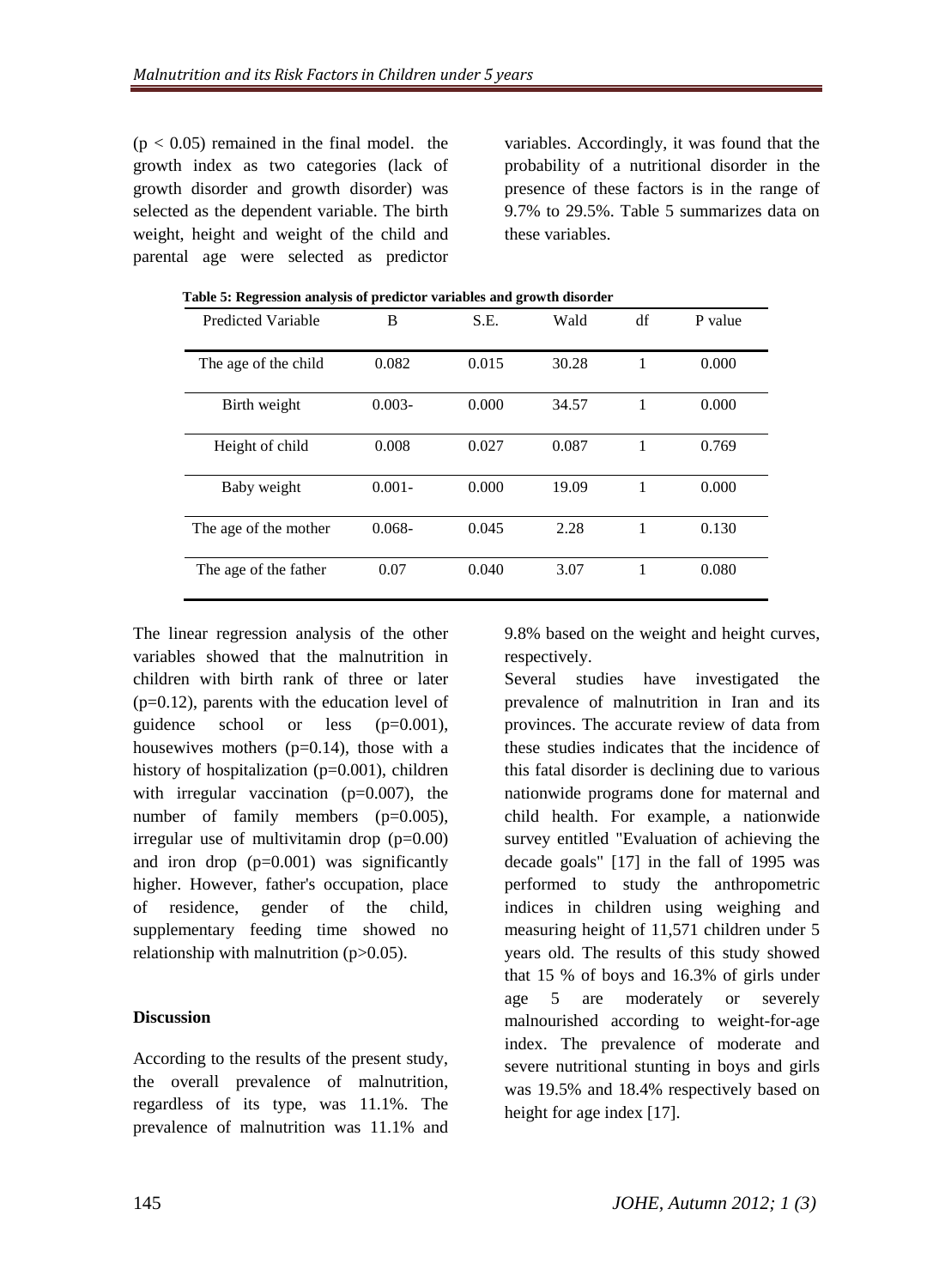Similarly, "The nationwide survey (ANIS1) in 1998" was carried out on 34,200 children under six years old by the Office of Community Nutrition Improvement in The Department of Health of the Ministry of Health and Medical Education in order to draw an accurate picture of the epidemiology of malnutrition in rural and urban areas in different provinces of the country [18]. The results of this study showed that 11.9% of boys and 9.7% of girls under five years old had moderate and severe underweight based on weight-for-age index. The prevalence of moderate and severe nutritional stunting in boys and girls was 16.8% and 13.9 %, respectively.

The trend of malnutrition in Iran was examined with a sample size of 34,200 children in 2004 [19]. The results showed that 4.7% of children with age in the range of 0 to 60 months were suffering from nutritional stunning based on height for age index. The prevalence of nutritional stunting in girls and boys was 4.4% and 5%, respectively. A total of 5.2 % of children under 5 years old were suffering from moderate and severe underweight throughout the country. The results of nationwide studies and comparison of nutritional indicators during 1994 to 2004 indicates improved nutritional status of children under 5 years old. However, the differences between the various provinces and regions of the country which somehow arising from the differences in level of development in these areas represents a need for the design and implementation of targeted strategies to enhance the maternal and child health and development of public education. Several studies in some cities of Iran show more or less similar results. The results of a study on children under 5 years in Karaj during 2001- 2002 showed malnutrition of 13.9% and 20.3% based on weight-for-age and height for age indexes, respectively [5]. The results of a study on children under 5 years in Rafsanjan showed that 10.3% and 5.8% of children were suffering from stunting and underweighting, respectively [9]. The results of study conducted by the Ministry of Health on children under 5 years in Kerman showed that 27.9%, 8.2% and 20.2% of them were suffering from stunting, underweight and underweight, respectively [20].

The malnutrition statistics in some countries are also examined. Six point seven percent, 7.1% and 4.5% of children at a school in Kuala Lumpur, Malaysia, were suffering from stunting, underweight and underweight, respectively. According to Waterloo classification, 28.8% and 9% of 4-6 year old children in Mexico were suffering from stunting and underweight [9]. In 2005, a study was carried out on children under 5 years in camps in Sudan. According to WHO standards, 56.1% of children were malnourished. Among them, 30.1%, 13.1% and 12.8% were suffering from mild, moderate and severe malnutrition, respectively [10].

Although, according to the statistics, 174 million children under 5 years in developing countries suffer from malnutrition and 230 million children are suffering from stunting [6], the results of the present study are higher or lower in some cases. The observed discrepancy can be attributed to the research method, the studied region, cultural and economic conditions and nutritional habits of that region. However, the results of the present study were higher than those obtained in 2007-2008.

In the present study, the relationship between risk factors and malnutrition was investigated using regression and chi-square tests (Table 4). There was a significant relationship between the prevalence of malnutrition and birth order, parental education, mother's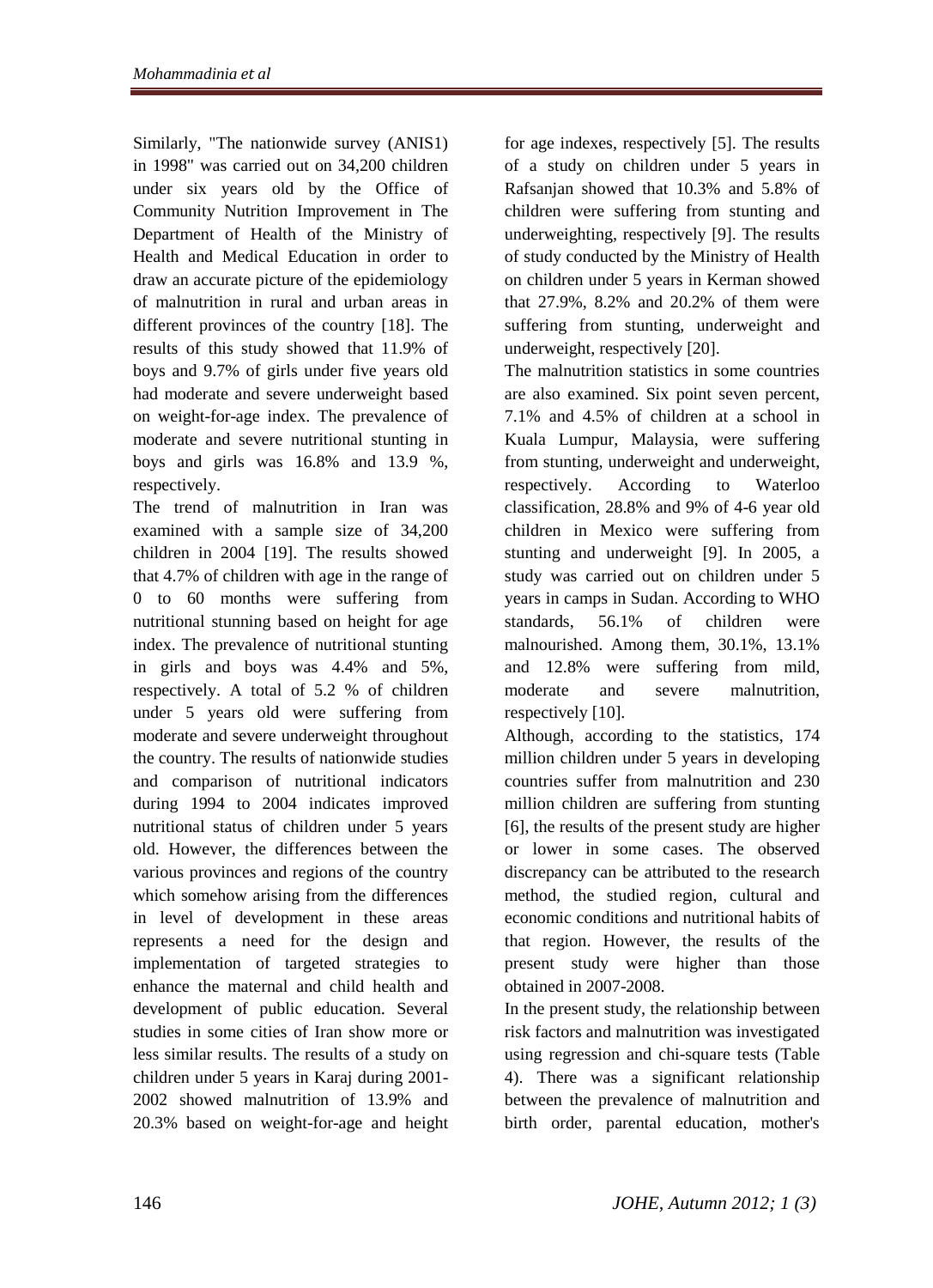occupation, a history of hospitalization, irregular injections of vaccine and irregular consumption of supplements (multivitamin and iron drops) (P<0.05). Also, several previous studies have emphasized that the postnatal growth is influenced by economic, family and the environmental factors [2]. Similar studies also investigated the effect of several factors, for instance, Taheri, Sharifzadeh and Nasiri found a significant relationship between malnutrition and mother's occupation and education of parents in Birjand. The results of this study showed that the prevalence of malnutrition in the case of housewives and less literate and illiterate parents was higher [4]. Basri found a significant relationship between family size, parental occupation, parental education, pregnancy interval and malnutrition [21]. Ghorbani conducted a study on primary school children in Zanjan. He found a significant relationship between malnutrition and parental education [22].

Nakhshab and Nasiri conducted a study on children under two years old in Sari. They observed a significant relationship between malnutrition and family size, history of hospitalization and irregular use of supplementary drops [2]. The results of a study conducted on Sudanese children confirmed the effect of vitamin A deficiency and a history of hospitalization on malnutrition [10]. A similar study in Egypt confirmed the effect of health and disease history of child on malnutrition [23]. The present study indicates a significant relationship between low birth weight and malnutrition in children which is consistent with the results of Taheri and Sharifzadeh [4]. There are also numerous studies which indicate the significant relationship between LBW and malnutrition [3-5, 24].

Although the present study showed no significant relationship between father's occupation, location of residence, birth weight, gender and supplemental nutrition beginning time and malnutrition  $(p>0.5)$ , some similar studies emphasize on the presence of the relationship of some factors. For instance, Naeini found a relationship between father is occupation and child gender in children under 5 years in Birjand [25]. On the other hand, Sheikh al-Islam and Taghavi in Tehran children [13], Taheri, and Sharifzadeh in Birjand [4], Nojomi and Kaffashi in Karaj [5], Nakhshab and Nasiri in Sari [2], Salem, Sheikh Fathollahi and Esmaeli in Rafsanjan [9] have noted the influence of gender on malnutrition. In all the cases, malnutrition is more prevalent in boys. However, the results of Ghorbai's study showed no significant difference in terms of gender. The results of Al-Sayed and Gad Mohamad revealed that children living in the suburbs suffer more from malnutrition [23]. The results of Sheikh al-Islam, Naqavi and Abdullahi showed that rural children were more malnourished [19]. In the present study, all children were residing in urban areas. The results of Taheri and Sharifzadeh study showed that whenever supplementary feeding time is later and birth weight is lower, malnutrition is more common [4]. In the present study, 98.2% of the children had begun supplementary feeding at the age of six months or less.

In total, although the nutritional status of children under 5 years in Iranshahr shows relative enhancement compared with the statistics obtained in other cities of Iran, the malnutrition is still considered as a major health problem in this city and its suburbs. This needs more attention by the health officials of Sistan and Baluchestan Province. Of the effective and practical solutions to improve the nutritional status of children are improving parental awareness, particularly about exclusive breastfeeding until the end at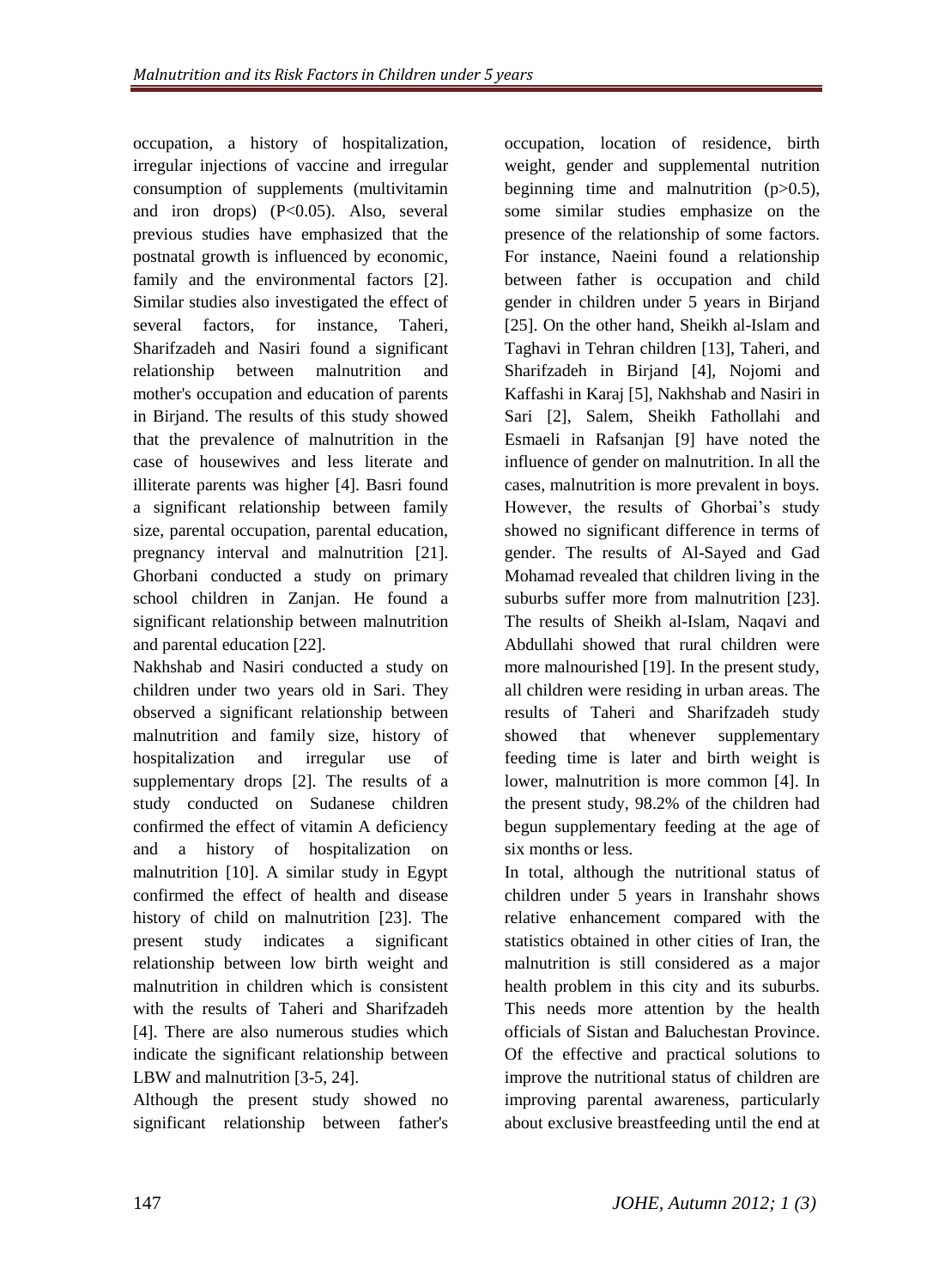age 2, and timely identification of children with growth retardation by the health network and appropriate measures.

#### **Conclusion**

The results of this present study can be useful for health policy makers and other medical professionals who are engaged in the care of children. It would also be used as basic information for examining the nutritional status of this region of the great Islamic Republic of Iran.

#### **Acknowledgments**

The authors wish to thank the Health Deputy of Zahedan University of Medical Sciences, Iranshahr School of Nursing and Midwifery, Iranshahr health centers, and all the officials who helped us during various stages of this study.

#### **Conflict of interest**: Non declared

#### **References**

- 1. WHO. Physical status : the use and interpretation of anthropometry. report of a WHO Expert Committee. World Health Orqan Tech Rep Ser 1995; 854:1-452.
- 2. Nakhshab M, Nasiri H. A study on the prevalence rate of malnutrition and it's effective factors in children under two years in sari township 1999-2000. J Mazandaran Univ Med Sci 2002; 12 (34):47-58.
- 3. Arezomaniance. S. (2005) Marllow infants nursing. 13 ed. Tehran: Boshra publication, p291-4.
- 4. Taheri. F, Sharif zadeh. Gh, and Nasiri. Prevalence of malnutrition in 1-36 month old children hospitalized in Valiyy-e-Asr Hospital of Birjand. Journal of Birjand

University of Medical Sciences 2006; 13(2):9-15.

- 5. Nojoomi N, Kafashi A, Najmabadi S. Study of frequency of malnutrition risk factors in under 5 years children in Karaj, 2001-2002. RJMS 2003; 10(33):123-30.
- 6. World Bank. (1993) World development report. New York: Oxford University press: p36-42.
- 7. Word Health Organization (WHO). Global Database on Child Growth and Malnutrition [Internet]. 2011 [updated 2011 January 14]. Available from: [http://www.who.int/nutgrowthdb](http://www.who.int/nutgrowthdb.%20January%2014). January [14,](http://www.who.int/nutgrowthdb.%20January%2014) 2011]
- 8. Word Health Organization (WHO). Global Database on Child Growth and Malnutrition [Internet]. 2003 [updated 2033 November; cited 2004 April 27]. Available from: [http://www.who.int/nutgrowthdb.](http://www.who.int/nutgrowthdb)
- 9. Salem Z, Sheikhfatolahi M, Esmaeeli A. Prevalence of malnutrition in children 1-5 years old in Rafsanjan city in 2000. Journal of Rafsanjan university of medical sciences 2002; 1(4):260-266.
- 10. Mammoun N, Homedia S, Montazer M. Prevalence, Types and Risk factors for Malnutration in Displaced sudanese children. American Journal Of Infectius Disease 2005; 1(2):84-86.
- 11. Pelletier DL, Frongillo EA Jr, Schroeder DG, Habicht JP. The effects of malnutratione on child mortality in developing countries. Bull World Health Organ 1995; 73(4):443-8.
- 12. Minstry of health and medical education with unicef collaboration. Partnership program to support improved of nutritional status of children (Executive instructions) [Internet]. 2005 [Updated 2009 June]. Available from: http://www.behdasht.gov.ir/index.aspx?s iteid=1&pageid=13401&newsview=582 6
- 13. Sayari AA, Sheikhaleslam R, Abdollahi Z, Kolahdooz F, Taghavi M, Jamshidbeygi E. study of Prevalence of different kinds of malnutrition in children under 5 years in rural and urban areas Nation in November 1998. Pejouhandeh 2001; 5(4):409-16.
- 14. Saiary A. View of nutrition in iran Islamic republic. In: Collection of articles from fifth congrees of Iran nutrition, food safety and family nutrition. Proceedings of the 5th